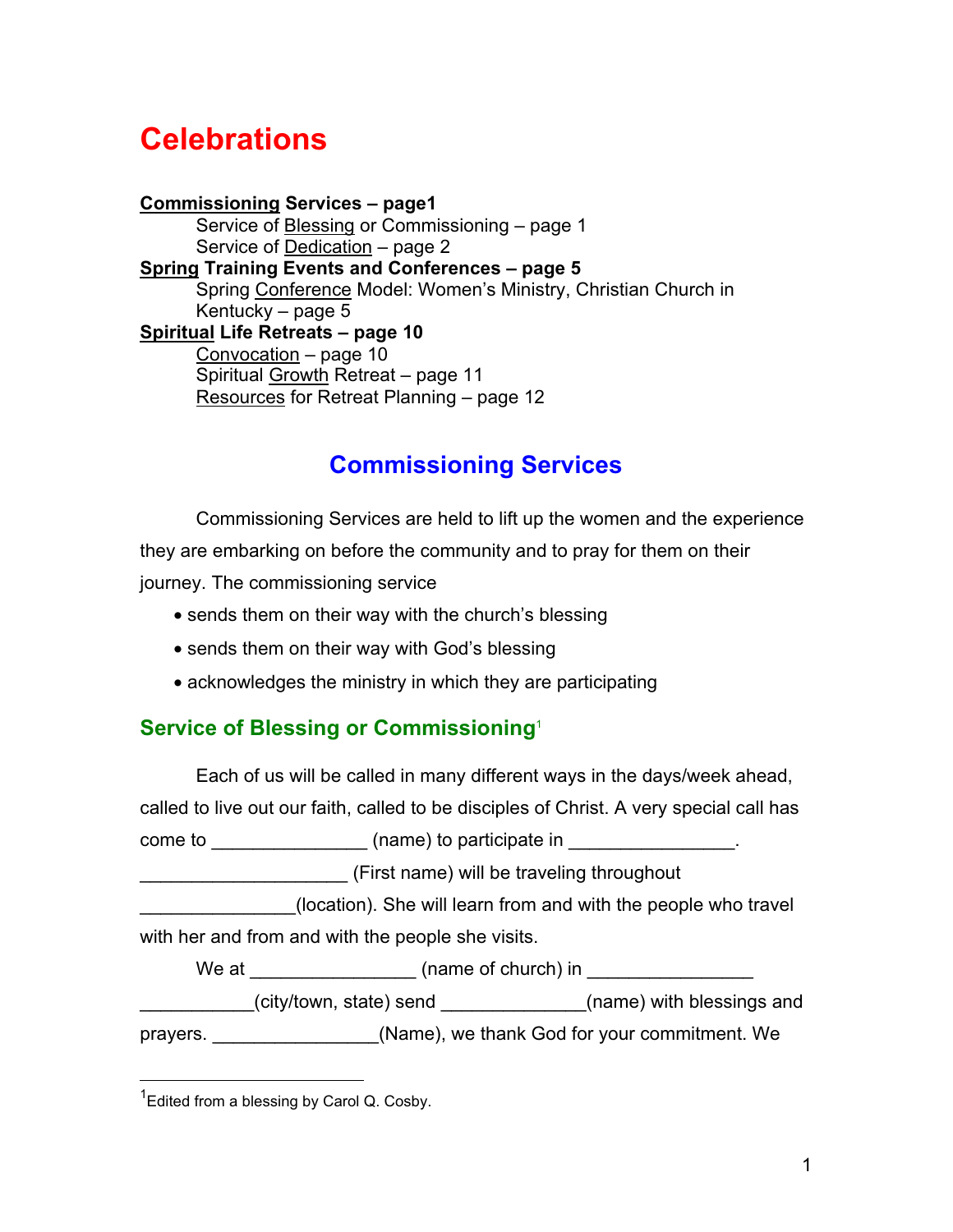<span id="page-1-0"></span>ask that when you return you will share your new information, new insights, and reflections.

Prayer (your own or as follows): We thank you, God, for the call that comes to each of us to put our faith into action. We ask your special presence with (name) and with all who participate in

(event). Give them sensitivity and wisdom that they may learn even more about what it means to be your people, followers of your son, in whose name we pray, Amen.

# **Service of Dedication**

The following service of dedication was designed specifically for the Blessing Box, but the elements found in this service of dedication are appropriate for dedicating social action projects or at other times when a project or special offering is being dedicated. You will find addition Blessing Box Dedications at <www.discipleswomen.org>and in the Annual Manual for Leaders, also available online or from your Regional DW/CWF president or staff person.

## **THE BLESSING BOX***<sup>2</sup>*

**Call to Worship/Scripture:** (James 1:17 and 1 Peter 4:10)

"Every good and perfect gift is from above coming down from the Father of the heavenly lights, who does not change like shifting shadows.

"As each has received a gift, employ it for one another, as

good stewards of God's varied grace."

**Meditation:** This could be something you have written or song lyrics

An excerpt from a poem, "Drinking from My Saucer," emphasizes the abundance of our gifts:

> And as I go along life's way, I'm reaping better than I sowed. I'm drinking from my saucer, 'Cause my cup has overflowed.

 <sup>2</sup> Written by N. Sue Alexander for *Guideposts for Leaders.*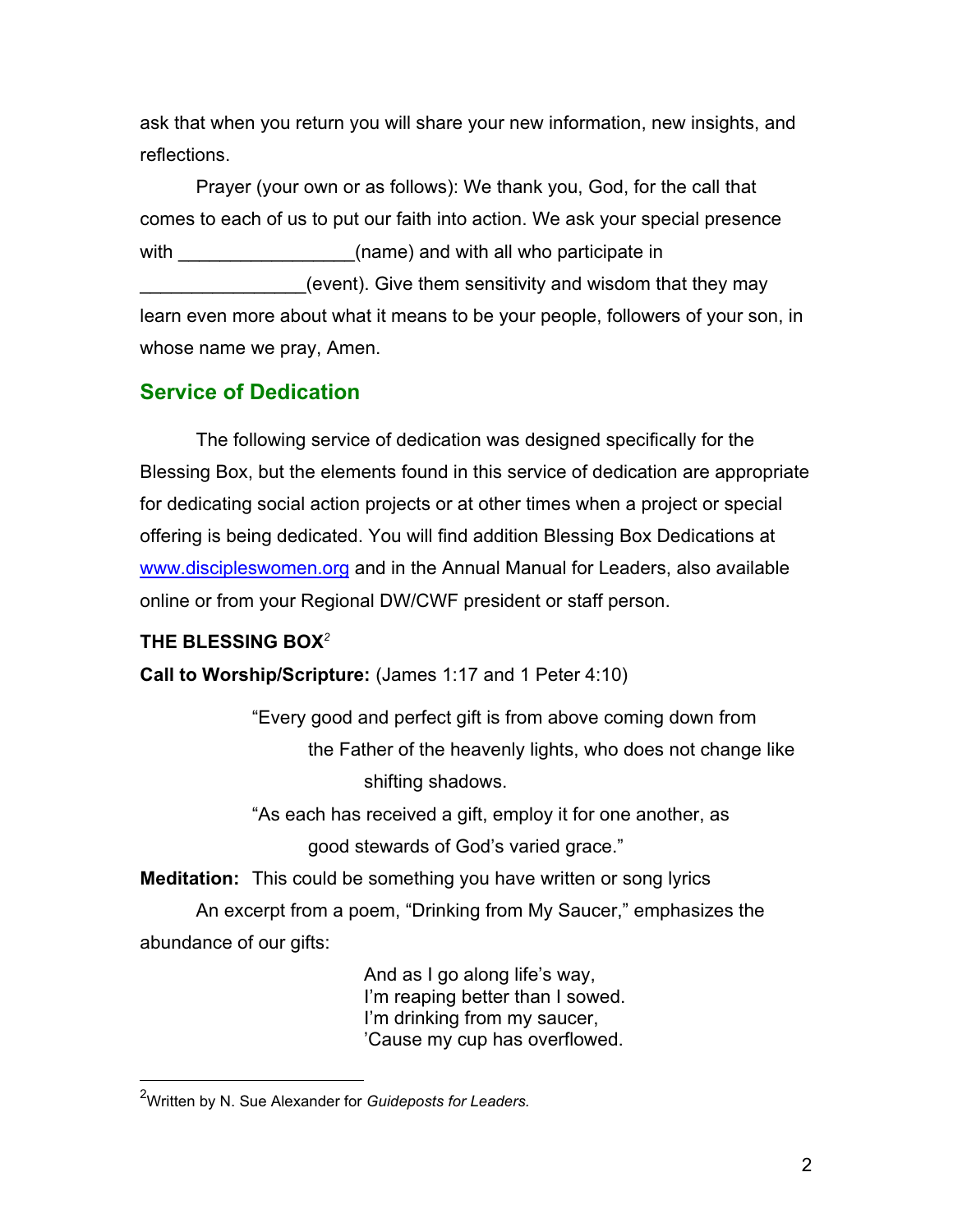I thank God for His blessings, And the mercies He's bestowed. I'm drinking from my saucer, 'Cause my cup has overflowed.

And may I never be too busy, To help others bear their loads. Then I'll keep drinking from my saucer, 'Cause my cup has overflowed.

The giver of every good and perfect gift, our Shepherd, causes our cups to overflow (Psalm 23:5b). God's gifts are marked by kindness and helpfulness. Unlike shifting shadows, God does not change and is always the giver of good gifts.

Each of us has received gifts of time, talents and money to share. By employing these gifts in the lives of others, we become agents of God's grace and find our own gifts in greater measures. Then we, too, can keep "drinking from our saucers."

**Hymn:** "Thank You Lord," *Chalice Hymnal* (no. 531) or "Called as Partners in Christ's Service" (no. 453).

### **Litany:**

O God, who sent Jesus into the world

not to be ministered unto, but to minister,

and to give His life to set others free,

shape us for your ministry.

### **Claim us, O God, for your service, and direct us toward your will.**

You have graced all members of Christ's body, one by one, with gifts

of the Spirit to fulfill their vocation:

to lead lives worthy of your calling,

to be workers who have no reason to be ashamed,

to shine as lights to your glory.

# **You have granted each of us the manifestation of the Spirit for the common good.**

You give grace according to the measure of Christ's gift,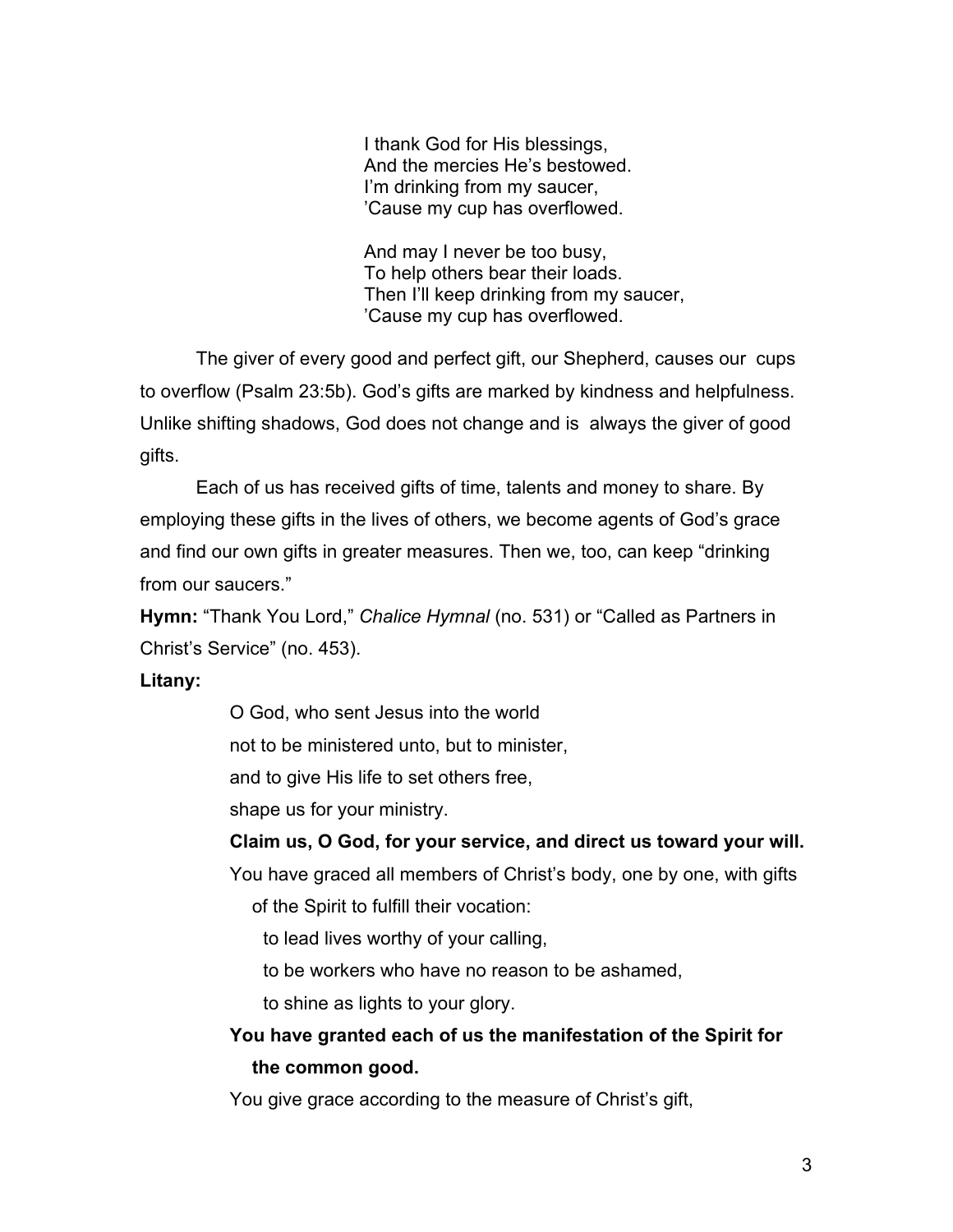and some are called to be apostles,

some prophets,

some evangelists,

some pastors and teachers,

to equip the saints for the work of ministry,

for building up the body of Christ.

## **Grant that together we may all come to the unity of the faith and of the knowledge of your Son, to the full stature of Christ.**

Through your grace, O God, may we lead a life worthy of the vocation to which you call us.

**Claim us, O God, for your service, and direct us toward your will.** (*Chalice Hymnal*, no. 451, used by permission)

**Offering:** This would be the time to bring Blessing Boxes, items to be dedicated, items representing social action projects, etc. forward

### **Closing Prayer of Dedication:**

Dear God, giver of everything, use these gifts which we present. May they show forth your love and our faith in ways beyond our thoughts, sight, and imagination. Make us one as we go forth in your service. We pray in Jesus' name. Amen.

## **Planning Suggestions**

#### **Worship Center:**

Arrange seven assorted candles (symbolizing the seven gifts of the Spirit) on a table covered with a purple cloth (symbolizing humility and reverence). Add a cup and saucer (symbolizing the overflowing cup of gifts from God and a cross (reminding us of the sacrifice, love, and victory of Jesus Christ).

### **Offering:**

Play softly or sing "Living for Jesus" (*Chalice Hymnal*, no. 610, or "We Give Thee but Thine Own" (no. 382).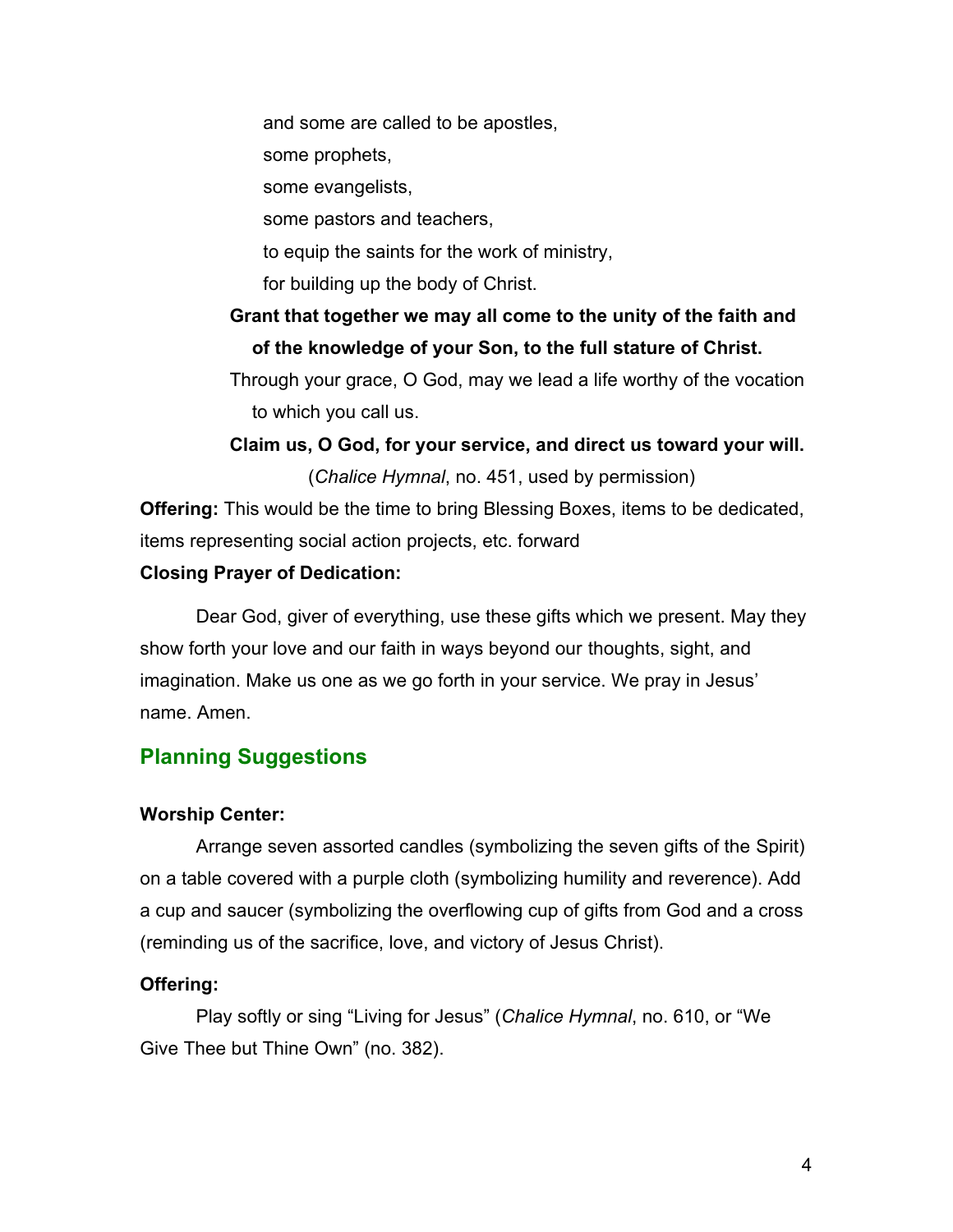- <span id="page-4-0"></span>• A brief explanation of the Blessing Box, social action project, etc. could be given before the offering is received.
- Use one or two gift-wrapped shoeboxes with lids wrapped separately so the box can be opened for receiving the offering.
- You may want a note for the program or advance publicity:
- You may want to take the coins you have collected and convert them into a check for the offering.

# **Spring Training Events and Conferences**

Spring events/conferences are held in many regions to introduce the theme and study materials for the coming year. Some regions hold these events in several locations while others hold one event in a central location. The following is a model offered by the Women's Ministry of the Christian Church in Kentucky.

# **Spring Conference Model (Women's Ministry, Christian Church in Kentucky)**

Planning for our conferences begins with a CWF/Women's Ministries Cabinet retreat in June of the year before the conference. We plan where we will have the retreat, what the theme will be (based on theme of the upcoming study material), choose workshop offerings and decide who will prepare them, and choose speakers to invite for each opening worship. The following February, the Cabinet meets again for a three-day retreat to hear brief presentations of each of the workshops and attend to last minute details and correspondence. At that retreat, the cabinet members also sign up to present a workshop, lead worship, or work at the bookstore.

 Our workshops include presentations from our Woman-to-Woman representatives and information on the study material being sold at the conference. A cabinet member/district coordinator in the district where the conference is being held works with the host congregation to set up lunch, room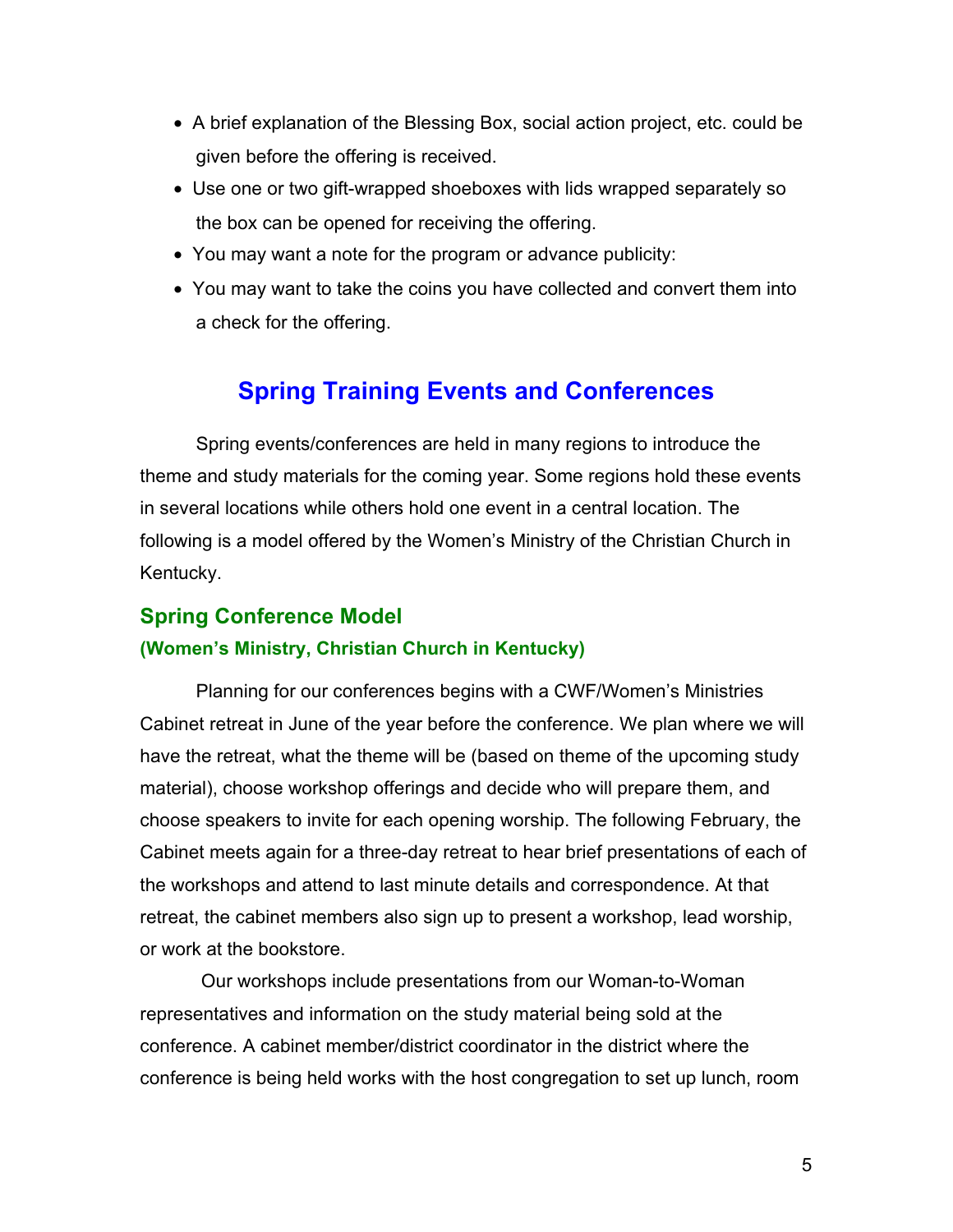assignments, and other logistics. Included in the material used is a copy of the coordinators' checklist and a checklist for host congregations. The conferences begin at 10:00 a.m. and end by 3:00 p.m. We allow time for browsing at the book display prior to opening worship.

We have a keynote address at each conference. The speakers use common scripture and theme for their addresses. We have Blessing Box offerings, announcements, and book chat during this opening session. The first session of workshops is offered from 11:30 a.m. to 12:20 p.m. The second session follows lunch and also lasts fifty minutes. Closing worship and communion end the day. We normally take up an offering for Woman-to-Woman at these conferences.

We provide Spring Conference resource booklets for each participant. These booklets are usually about fifty pages long and include information for congregational use on leadership, suggestions for service projects, information on study "dos and don'ts" and resources, a section on stewardship, information on upcoming events, and resources for the day's conferences, including common worship material and schedule.

The conferences have followed a similar format for the past several years. However, there was a new offering introduced in 2004 and it proved to be a great success. We will have another such offering in the future. The new item was the "mini-retreat" workshop that kept fifteen to twenty-five participants together throughout the workshop sessions and lunch. The 2004 workshop was led by an experienced spiritual director, reiki master, and licensed Disciples minister. This mini-retreat was funded by a grant from the Women's Endowment Fund.

We do have a rather large study material and book display that we provide on consignment. The local Cokesbury bookstore provides books suggested for the study material as well as other books that may be relevant to the theme. Study material is, of course, obtained from Christian Board of Publication.

6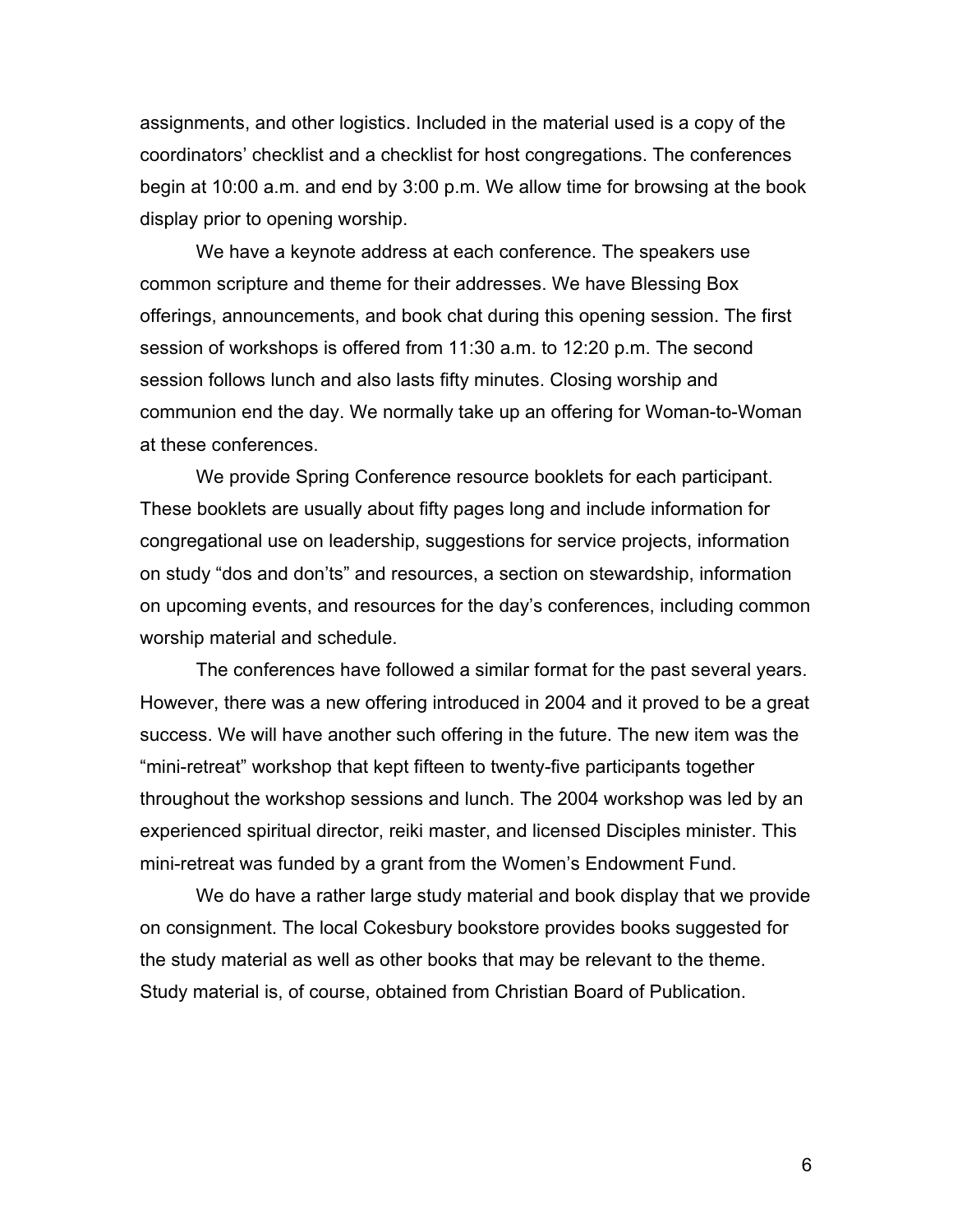### **Kentucky Disciples Women Spring Conference Outline Workshops**

**Presidents Together:** Presidents/contacts will meet with staff and cabinet representative to review information and discuss ideas on worship, study, stewardship, and service.

**Study Theme:** Preview of the *New Day* magazine and the accompanying study guide material.

**Mission Study**: Information and introduction to DW/CWF mission study country with suggestions for putting this information to use.

**Music:** Exploration of how one's perception of music expands the search for spirituality and the presence of God.

**Prayer and Meditation:** Suggestions for prayer and meditation including assembly of prayer bundle, experiencing the scriptures meditatively, journaling, and guided meditation.

**Reconciliation:** Explore how one can reconcile with self, others, and God.

**Bible Study:** Exploring scripture from the current year's study Mini-Retreat/Spiritual Spa: Spirit Rising Workshop: Integrating, Mind, Body, **and Spirit:** This two-session spirituality workshop will be facilitated by Christina St. Clair. Workshop will help participants seek God's wholeness through deep reading of scripture with *Lectio Divina* and use of reiki in conjunction with Christian prayer for self and others.

### **Coordinator's Checklist**

(Keep receipts for expenses & file for reimbursement after conference.)

- 1. Publicity
- Publicity is being mailed from the Christian Church in Kentucky office. Letters and registration forms mailed to last year's participants and presidents/cabinet packet by February 13.
- 2. Host Church
- Visit the host church and go over the "host church" checklist with the president and, if possible, the minister.
- Arrange for registration area, rooms appropriate in size and location for eight workshops (consider noise and adjacent activity when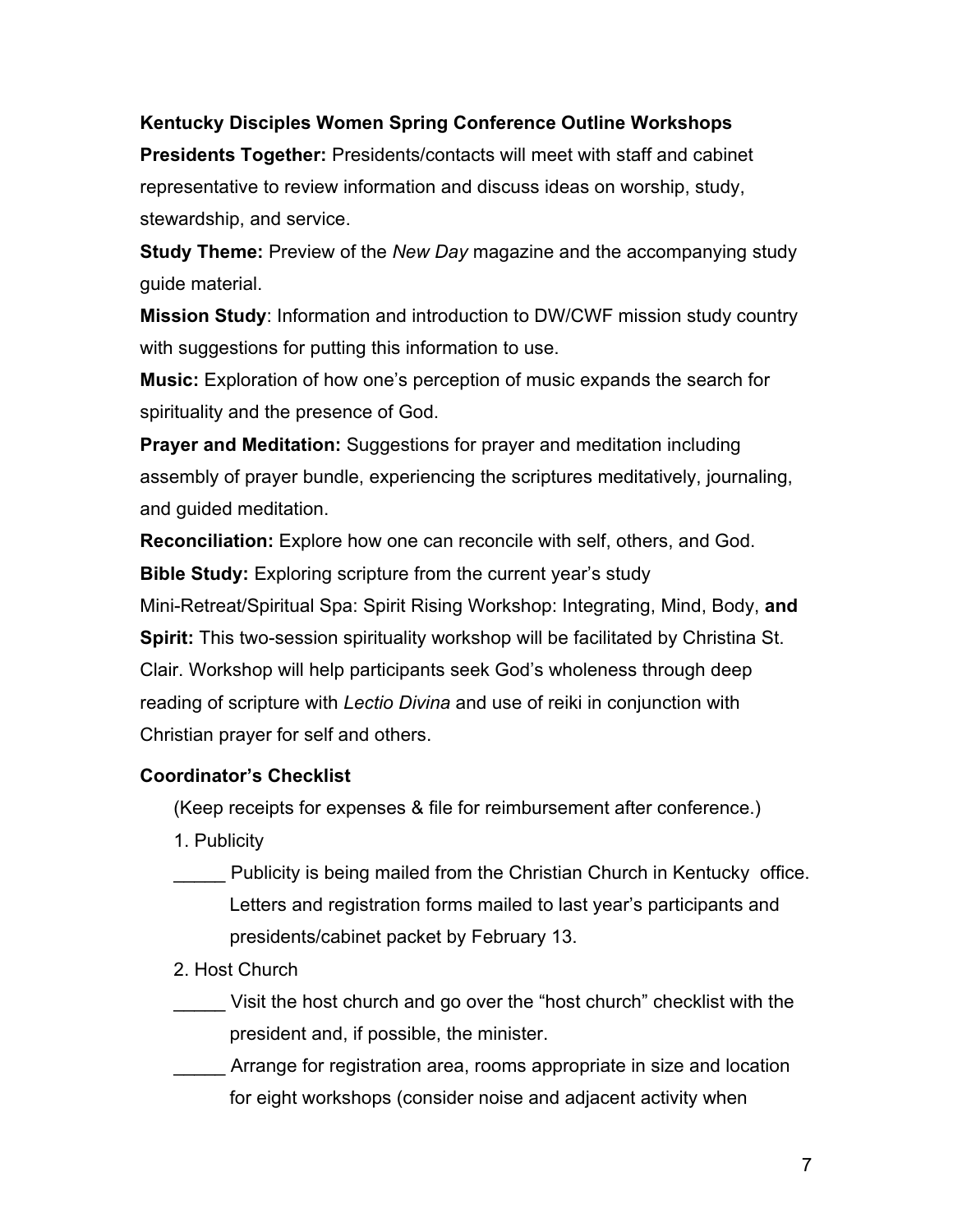combining space). Also decide on table display area for books and crafts. Sanctuary can be used for a large workshop like study. A table or shelf for display items needs to be in each room.

An expense voucher will be supplied. Have women from the host church keep receipts of expenses.

3. Recruiting Help

Registration—Regional office will supply name tags and change. You need to recruit three women to be at the table and hand out tags and check off names. Recruit two women each to count the registration money, offering and Blessing Box. Often the same two women are able to count the money for everything. Special forms and containers will be supplied for each of these monies.

4. At the Meeting

Arrive at least forty minutes ahead of registration time.

Call the gathering together by introducing yourself and welcoming those in attendance; allow host president to offer word of welcome and provide directions to workshops; have team stand; provide order of the day by providing information to fill in schedule on back. (More details later.)

Give offering, blessing box, and registration  $\$$  in appropriate envelopes to treasurer or staff.

\_\_\_\_\_\_ Call for the evaluations.

5. Send Appropriate Thank-yous

\_\_\_\_\_ People who have helped you (not the team).

#### **Host Church Checklist**

\_\_\_\_\_ 1. See that sanctuary, classrooms, fellowship hall and restrooms are ready. Have sound system in working order and someone present who knows how to keep it operational.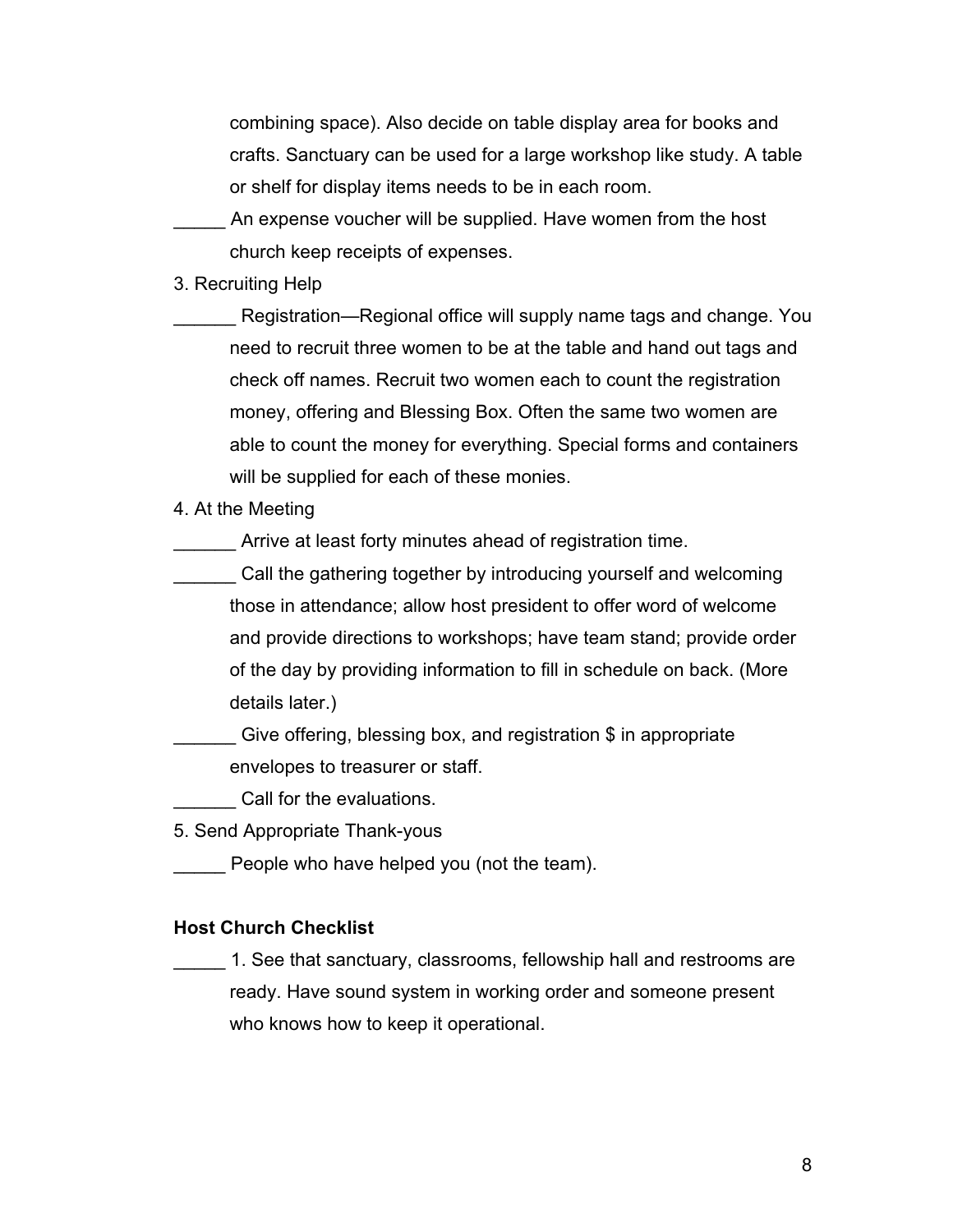- 2. Table and three chairs for registration. Coordinator will recruit volunteers. CCK office will call you with registration count and number for child care (if any) one week prior to conference date.
- 3. Have eight rooms/spaces available for groups of twenty-five with adult chairs. We can use sanctuary space, as well as classroom space, and the dining area if necessary.
- 4. Book exhibit should be placed in a highly visible/accessible area with two large tables and two or three folding chairs.
	- 5. Table for a display—near registration or fellowship hall area if possible.
- \_\_\_\_\_ 6. Place signs for workshops and books on doors or walls so they are clearly visible. Consider accessibility for persons with limited eyesight, mobility, etc.
- \_\_\_\_\_ 7. If parking is a problem, have someone available to help. Have entrances well marked.
- 8. Nursery facilities/child care is to be provided by the host church for persons who pre-register.
- \_\_\_\_\_ 9. Hosts should arrive at least forty-five minutes before registration time. The team will arrive forty-five minutes to an hour ahead of registration to set up. Please have the building open or arrangements made for them to get in at that time. Also have the workshop spaces marked so the team will know where to set up. Do not wait until the team arrives to make these decisions.
	- \_\_\_\_\_10. Designate someone to assist with carrying heavy boxes—handcart would be very helpful. Have them arrive forty-five minutes before registration.
- 11. Station persons at various places to welcome/direct people as they arrive and to meeting rooms.
- 12. Food preparation and other duties should not cause the hosting CWF to miss the program. Plan ahead so all host church members can participate in conference activity. Last year the most highly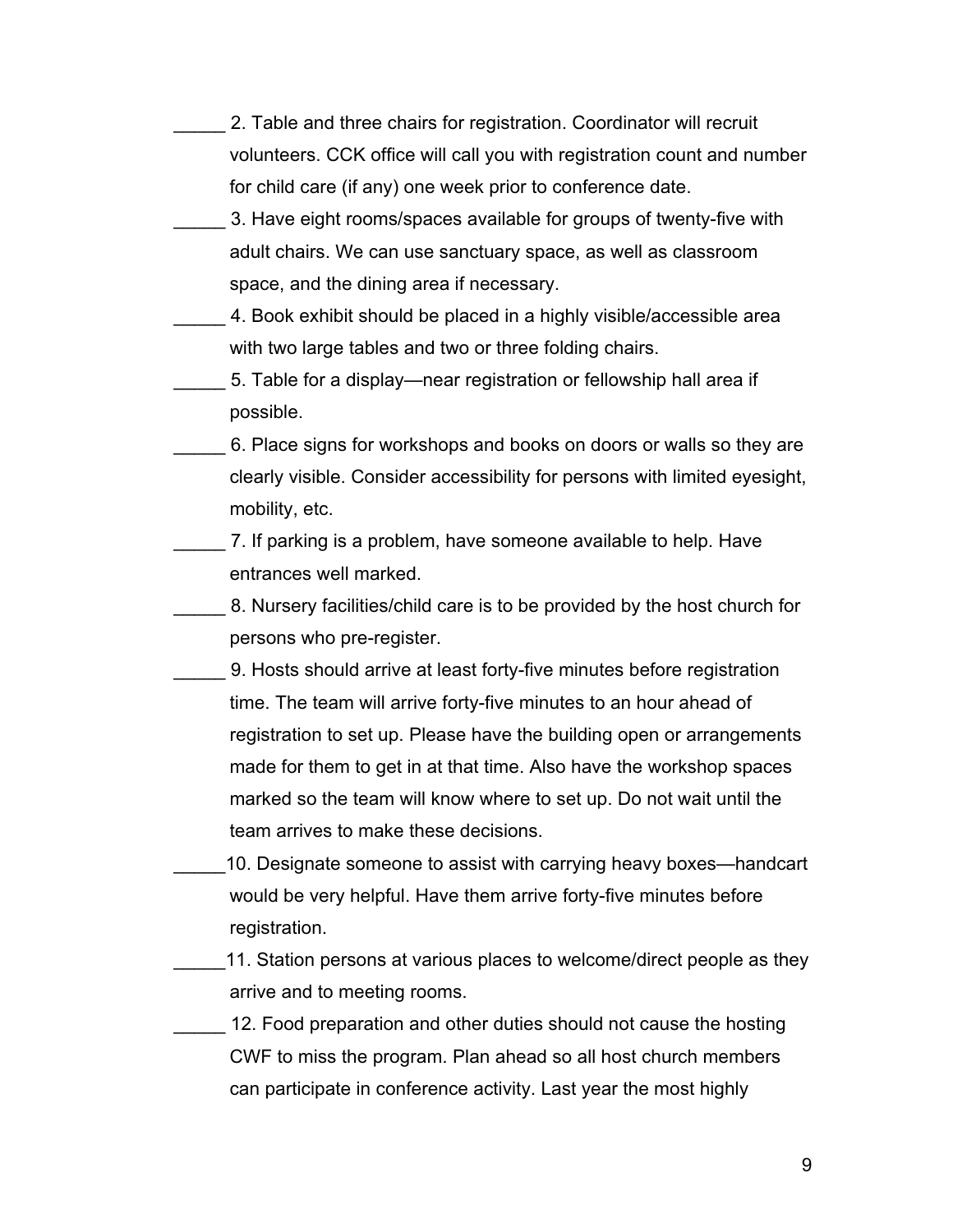<span id="page-9-0"></span>praised lunches were those in which the CWF members provided various homemade salads and desserts. The sandwich materials and condiments were purchased by the host (and refunded by the Region). In this way, women who were vegetarian or had health issues could find something they could eat. Do what works for you. One suggestion for serving is to have a line down each side of the serving table to reduce time. A "light" menu is preferred to a "heavy" one. It is recommended that coffee, juice, and doughnut holes or muffins be available at registration time.

- 13. Designate hosts in some simple/recognizable way—ribbons, nametags in a different color, vests, aprons, or hats.
	- 14. Please keep track of and submit hosting costs—voucher will be sent later.

# **Spiritual Life Retreats**

## **Convocation**

An event that lasts twenty-four to thirty-six hours for three hundred to five hundred women held at a hotel provides opportunity for fellowship, education, spiritual growth, and building relationships.

This event is planned by a circle of eleven to twelve women who meet six times in eighteen months to two years. Each has specific responsibilities:

- Two co-chairs (one in training)
- Worship
- Speakers/Program
- Hostesses/ decorations
- Treasurer
- Secretary
- Seminars
- Displays (Disciples organizations who want to have a booth)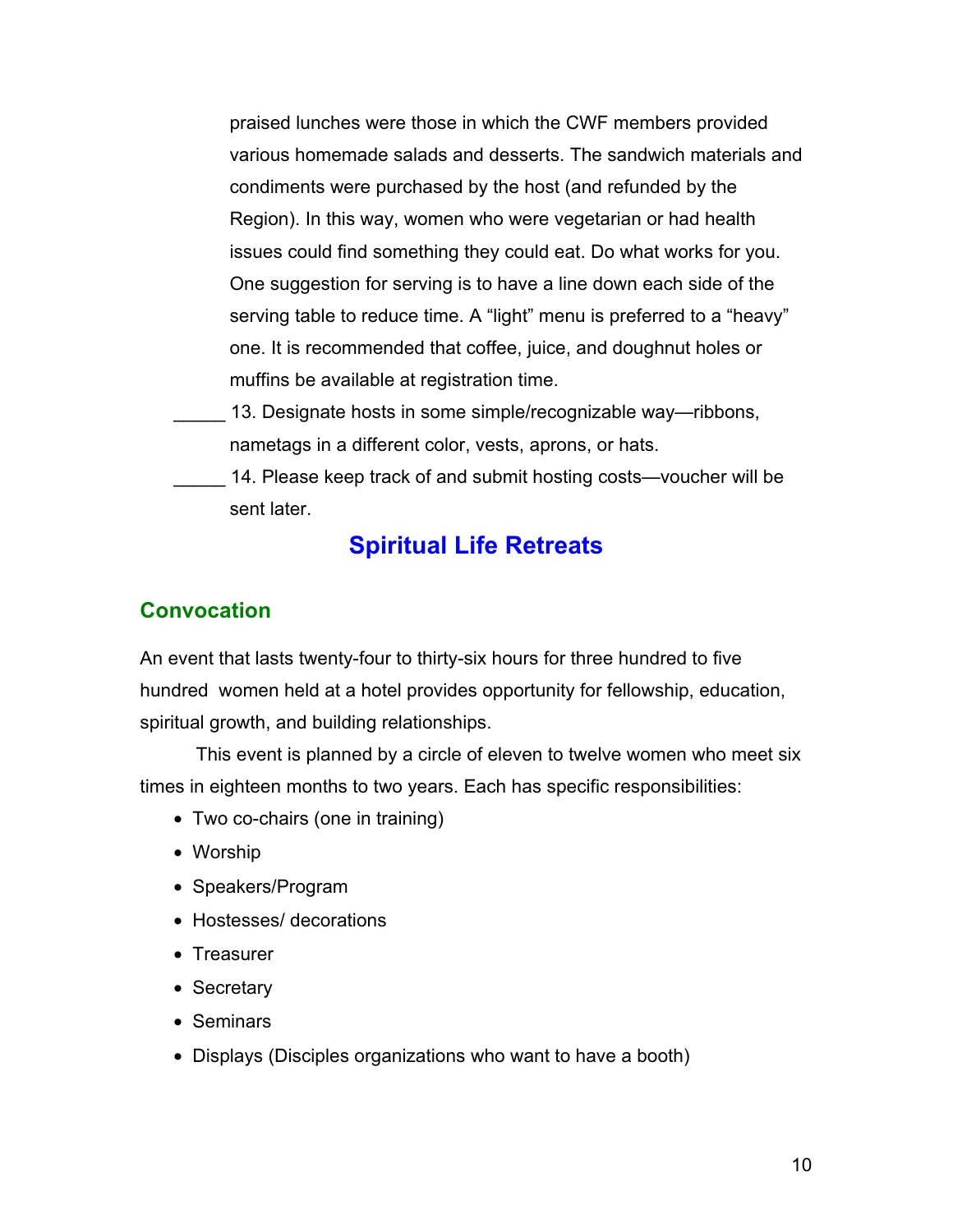- <span id="page-10-0"></span>• Bookstore
- Concurrent children's program director

### **Schedule**

- Opening session with music/worship and speaker
- Two afternoon seminars on topic related to the theme (for example, sixteen seminars for three hundred women)
- Evening session around dinner, banquet style with speaker and music/worship
- Reception for speaker and area parties after session
- Breakfast, prayer time
- Another two seminars on topics related to the theme
- Lunch and third plenary session with speaker and worship

## **Spiritual Growth Retreat**

This is a weekend event at a camp and conference or retreat center for one hundred to one hundred fifty women. A circle of five to ten women with a chair and a co-chair in training plans the event over a year. The planning time will need to be extended if you change facilities from year to year.

### **Schedule**

### *Friday evening*

- Dinner
- Opening gathering to include opportunities to meet one another and begin building the community and form small groups for conversation throughout the weekend
- Short welcome intro session to introduce the theme
- After-session games and singing for anyone interested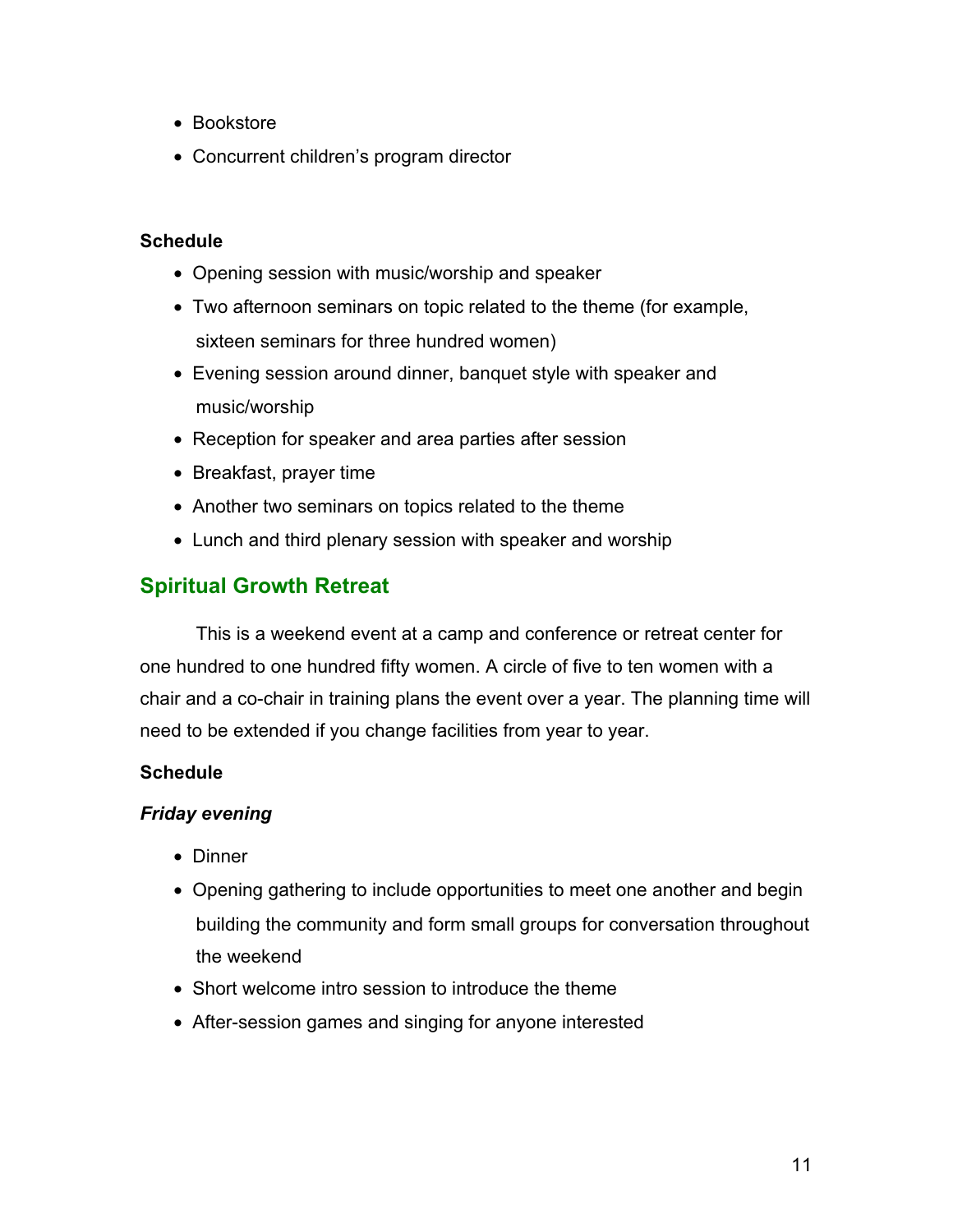### <span id="page-11-0"></span>*Saturday*

- Breakfast
- Opening session to include speaker time, small group time and reflection time
- Lunch
- Free time
- Afternoon workshop to plan worship
- Afternoon plenary with speaker again, to include small group time and reflection time.
- Dinner
- Evening session with speaker
- Evening worship led by the community
- After-session movie, games, or singing

## *Sunday*

- Breakfast
- Morning session
- Cleanup
- Closing circle

# **Resources for Retreat Planning**

Check with Christian Board of Publication, Upper Room, Cokesbury or your local Christian bookstore for books and resources for planning retreats. A variety of material has suggestions for theme and activities. Some possible themes:

- Spiritual spa, spiritual healing
- Exploring your God-given potential
- Heart to heart: living in the love of God
- Walking on the spiritual path as a new Christian, a renewing Christian, and a lifelong Christian.